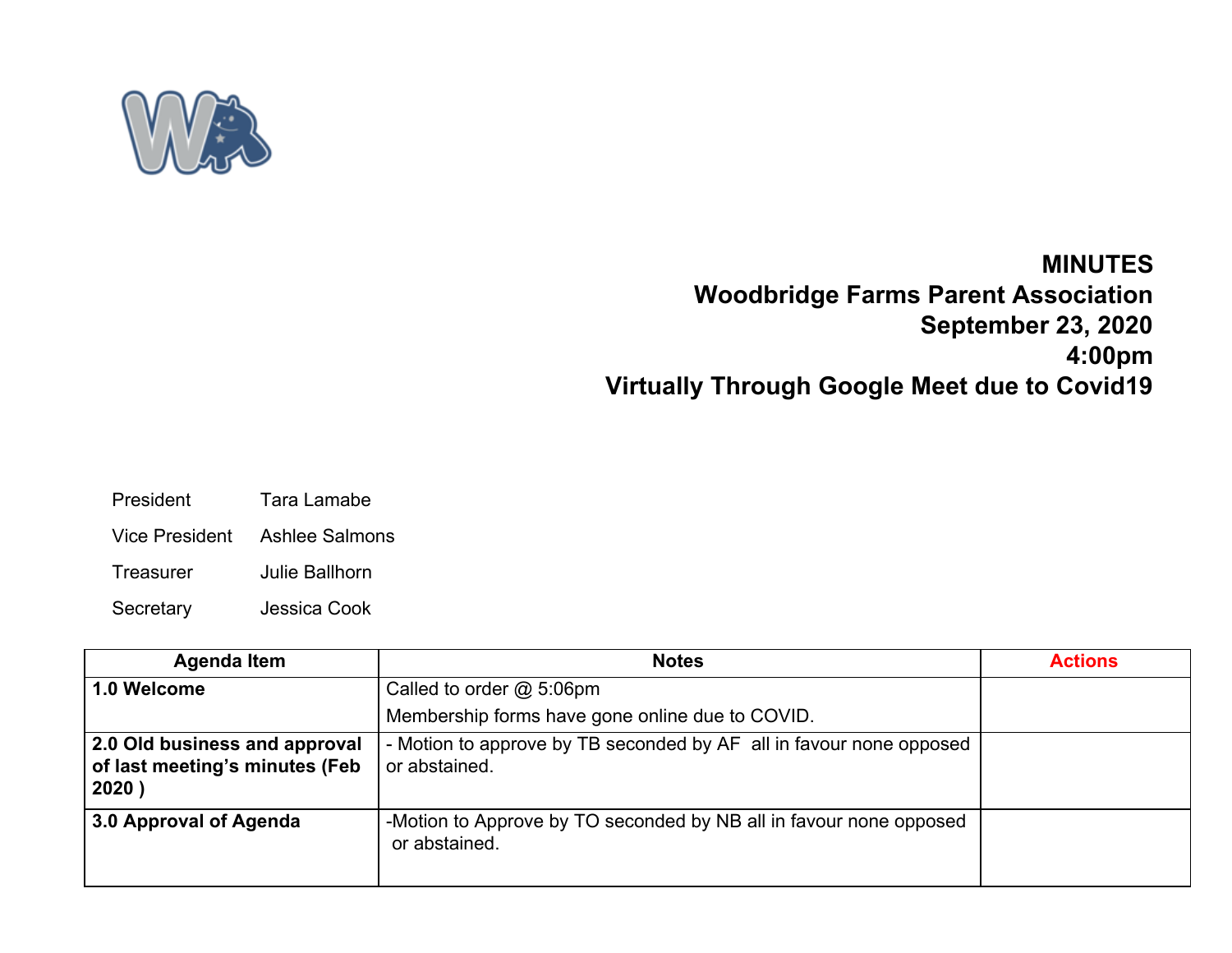| <b>4.0 Treasurer Update</b> |                                                                                                                                                                            |  |
|-----------------------------|----------------------------------------------------------------------------------------------------------------------------------------------------------------------------|--|
| 5.0 Fundraising Update      | no update because we aren't allowed to do fundraising.                                                                                                                     |  |
|                             | unless we can find something ordered online and sent direct to homes.                                                                                                      |  |
|                             | we will discuss fundraising opportunities as ideas are presented.                                                                                                          |  |
| <b>6.0 Funding Requests</b> | Vote on the following for 3 years:                                                                                                                                         |  |
|                             | Teacher appreciation - \$500 motion to approve TB second by NB all in<br>favour none opposed nor abstained                                                                 |  |
|                             | Student resource fee - (\$10/student) (including all students including at<br>home learners) motion to approve TO second by SW all in favour none<br>opposed nor abstained |  |
|                             | Computer Expenses \$150 motion to approve by NB second by TB all<br>in favour none opposed nor abstained                                                                   |  |
|                             | Retirement/Farewell Gifts (\$500) motion to approve by AS second by<br>NB all in favour none opposed nor abstained                                                         |  |
|                             | Grade 6 Celebration \$300 motion to approve by TB second by NB all<br>in favour none opposed nor abstained.                                                                |  |
|                             | Terry Fox Run snacks up to \$300 motion to approve by TO second by<br>AF all in favour none opposed nor abstained.                                                         |  |
|                             | Budget parameters for shelving, front flower beds and technology<br>evergreening to be presented in future meetings.                                                       |  |
|                             | Will try and work with Salisbury greenhouse or a local landscaper for<br>the front entrance.                                                                               |  |
| <b>7.0 New Business</b>     |                                                                                                                                                                            |  |
| <b>8.0 Announcements</b>    | adjourned at 5:30                                                                                                                                                          |  |
|                             | Date: TBA                                                                                                                                                                  |  |
|                             | Time: TBA                                                                                                                                                                  |  |
|                             | Location: TBA                                                                                                                                                              |  |